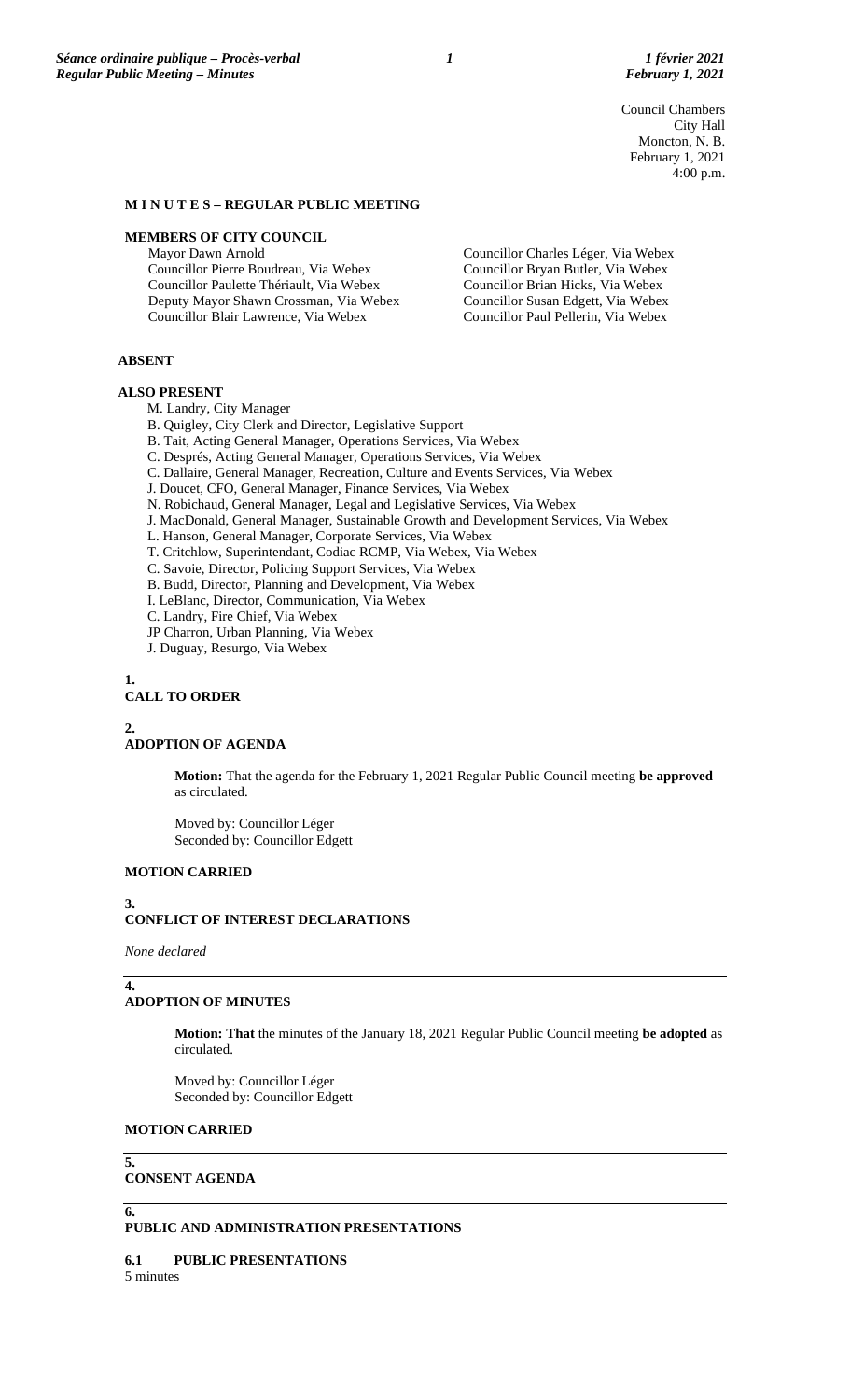#### **Other Presentation**  2 minutes

# **6.2 ADMINISTRATION PRESENTATIONS**

15 minutes

6.2.1 **Presentation** – Cultural Forum 2021, Joanne Duguay, Cultural Development Officer, Jeanne-Mance Cormier and Thomas Raffy, Co-Chairs of the Cultural Board

Mr. Raffy and Ms. Cormier provided Council an overview of the upcoming Cultural Forum 2021.

This forum will highlight past achievements, assess priorities and evaluate current needs. It will also provide an opportunity for partners and stakeholders to be involved in updating current actions and establishing priorities for the remainder of the Plan.

Due to the pandemic, the Cultural Board is planning a series of themed consultation events, taking place virtually and in-person (when permitted by Public Health directives).

- Themes to be discussed:
	- o February: Launch
		- March: Festivals, Events and Tourism
	- o April: Education and Youth
	- o April: Heritage
	- $\circ$  May Cultural Programming, Multiculturalism and Social Inclusion  $\circ$  June Indigenous relations
	- June Indigenous relations
	- o June/July Public Art and Public Spaces
- Related programming
	- o Culture and Heritage Scavenger Hunt (Bike edition)
	- o Moncton Poet Flyé-e-s
	- o Sistema NB/NBYO

Promotion will be done via the following platforms:

- LetsChatMoncton.ca
- Moncton.ca
- Social Media
- Targeted messages/emails

Following the events, results and recommendations on each theme will be compiled and published in a Public Report that will be presented in the Fall 2021.

6.2.2 **Update** – COVID-19 (Coronavirus) – Marc Landry, City Manager; Conrad Landry, Fire Chief Mr. Landry advised that Zone 1 remains in the red phase and the City's ECC team continues to manage the situation. Chief Landry encouraged all to continue to wear masks and sanitize often. It is also highly recommended for everyone to download the COVID app. This app allows Public Health to contact anyone who happens to be in an area where the virus has been detected.

Councillor Pellerin requested administration contact the Province to verify if the lack of adequate freezers are holding up the mass distribution of the vaccine to New Brunswickers.

6.2.3 **Update** – RCMP – Tom Critchlow, Codiac RCMP Superintendent Superintendent Critchlow once again reminded that thefts of unattended running vehicles continue to be on the rise in the city.

Enforcement and tickets are being issued during anti-mask rallies the past two weekends. He advised of one positive case of COVID within Codiac; a member contracted Covid while responding to a call.

In response to a question from Councillor Butler regarding encampments found within the city, Superintendent Critchlow advised staff continue to work closely with the social inclusion groups to identify these encampments.

# **PLANNING MATTERS**

**7.**

7.1 **New rezoning Application** – 3143 Mountain Road (Introduction) Mr. Budd provided an overview of the new rezoning application at 3143 Mountain Rd. The application is from Lutz Mountain Heritage Foundation to rezone the rear portion of the property from R2 (Two-Unit Dwelling) Zone to P1 (Community Use) Zone.

The rezoning would accommodate the use of the land as a green space for the community. Possible activities include group or individual sports, flea/farmers market, weddings, anniversaries, music festival, graduations etc. Park benches and picnic tables would provide seating in a park-type setting including a raised area (stage) to allow musical, short theatre production and other entertainment activities. Access to the green space area would be through a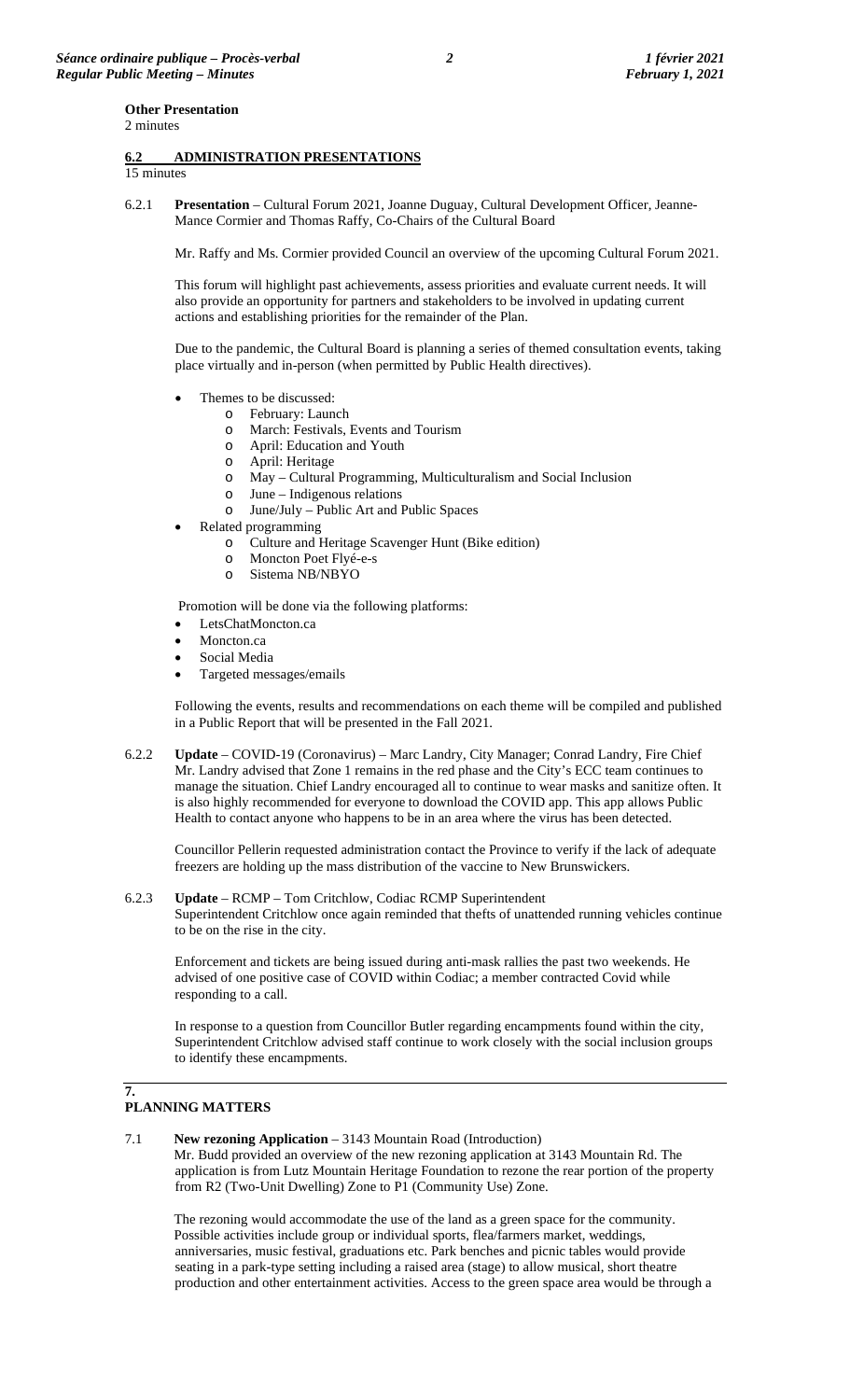gated passageway leading to a gravel road. The area would also accommodate car / farm shows and vehicle displays in a "Fall Fest / Farm Fest" setting.

The Site Plan shows a gravel "service road" leading from the existing parking lot through a gated entrance to a green grass space area in the centre, a raised area for bands to the West, community garden planter boxes, water access and a picnic table area. The site is to be lighted with 4 light poles. Rows of planted green conifers and other vegetation provide screening with the abutting properties. Access to the rear of the property is from an existing paved driveway that leads to an existing paved parking lot. The Site Plan shows existing buildings at the front of the property with possible future additions.

An updated drainage design brief has been prepared to the satisfaction of the Engineering Department. This design brief takes into consideration the entire lot area, including the area subject to be rezoned. As part of the work being completed, the Engineering Department will require a record drawing showing that the work required as per the approved design brief has been carried out.

A public hearing date has been set for March 15, 2021 to hear any objections to the rezoning.

**Motion: That** Moncton City Council proceed with the Zoning By-law Amendment being By-law Z-220.1 and:

- 1) That Council give 1st reading to By-law Z-220.1;<br>
2) That a public hearing be set for March 15, 2021; and
- That a public hearing be set for March 15, 2021; and
- 3) That By-law Z-220.1 be referred to the Planning Advisory Committee for its written views; and

The rezoning, if approved, should be subject to a conditional zoning agreement, including but not limited to the following conditions:

- 1. That all uses of land shall conform to the provisions of the City of Moncton Zoning Bylaw, as amended from time to time, except as otherwise provided herein;
- 2. That nothing contained herein shall prohibit or in any way limit the owner's right to apply for a variance pursuant to the provisions of the Community Planning Act.
- 3. Following receipt of a written request from the owner of the property or any infant thereof, the City will, from time to time, at its sole discretion, prepare and execute releases of this Agreement, provided that the Agreement no longer has effect on the property. In all cases, the Owner will pay the City's administrative fee for preparing and signing a discharge and is responsible for all other legal, registration and other expenses, whether the discharge is prepared by the City, the Owner's solicitor or another person.

Moved by: Councillor Butler Seconded by: Councillor Hicks

### **MOTION CARRIED**

### **8.**

# **STATEMENTS BY MEMBERS OF COUNCIL**

**9.**

# **REPORTS AND RECOMMENDATIONS FROM COMMITTEES AND PRIVATE MEETINGS**

#### 9.1 **Recommendation(s)** – Committee of the Whole – January 25, 2021

**Motion: That** the City of Moncton support the Cities of New Brunswick Association initiative related to the retention of a code of conduct specialist to provide services to New Brunswick cities on an as required basis.

Moved by: Councillor Edgett Seconded by: Councillor Lawrence

Councillor Butler indicated that he felt that there was no need to have this in place, as he feels the City can provide the expertise in this area. Therefore, he will be voting against the recommendation.

### **MOTION CARRIED**

*Nay: Councillor Hicks Councillor Butler Deputy Mayor Crossman Councillor Pellerin*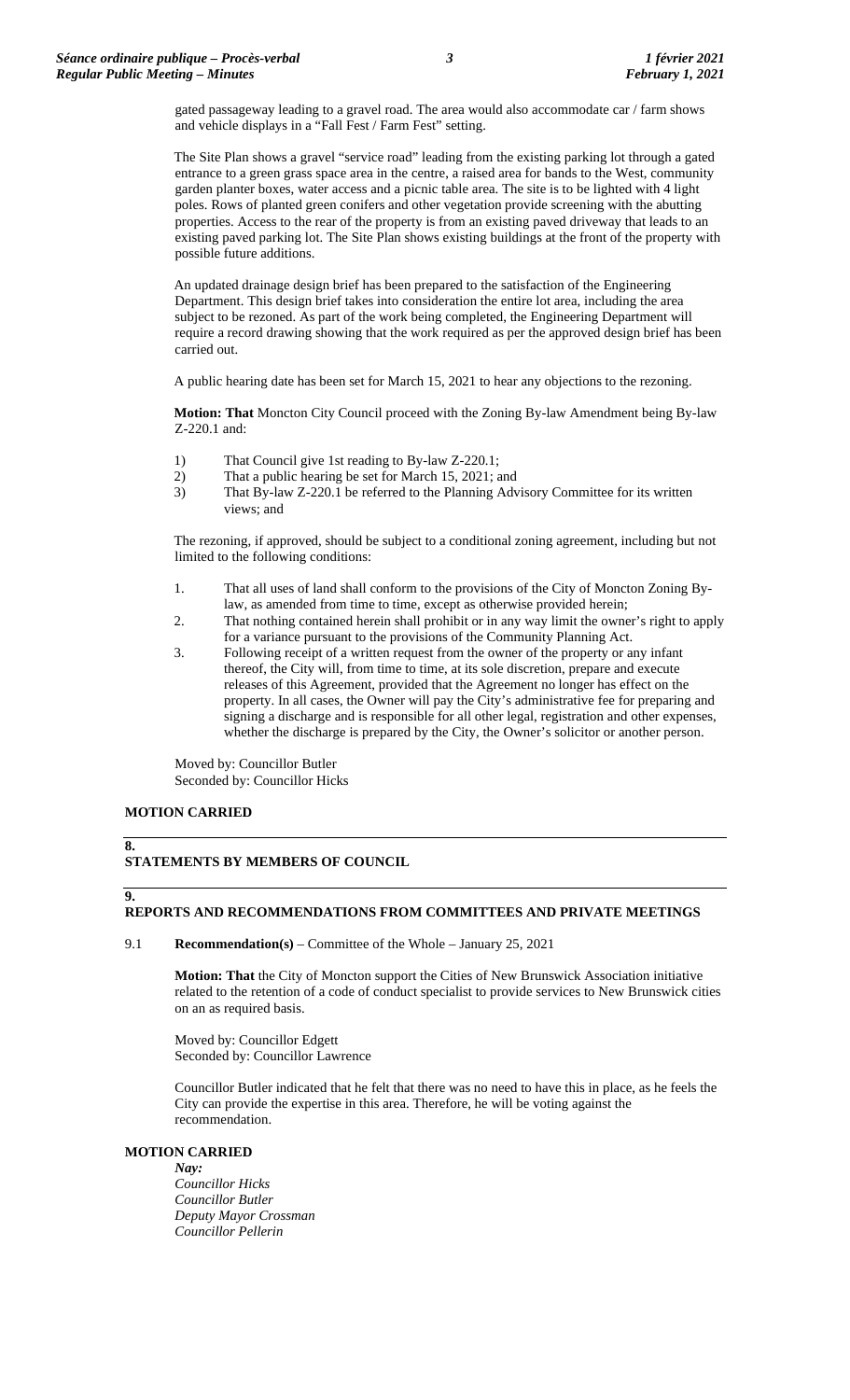### 9.2 **Recommendation(s)** – Special Private Session – January 25, 2021

**Motion: That** the City of Moncton provide the first-year funding contribution of \$2 million to Rising Tide Community Initiatives Inc. and that the organization work with City administration to meet the requirements of the remaining conditions.

And that Rising Tides provide Council three public updates per year.

Moved by: Councillor Léger Seconded by: Councillor Lawrence

### **MOTION CARRIED**

# **REPORTS FROM ADMINISTRATION**

10.1 **Quotation QP20-086** – Supply and Delivery of Propane and Related Services

**Motion: That** Moncton City Council approve the award of Quotation #QP20-086 – Supply and Delivery of Propane and Related Services, to the lowest bidder meeting the Terms and Conditions and Specifications set out in the Quotation, being Superior Propane for a three (3) year period, at a Total Estimated Contract Value of \$196,260.51, including H.S.T.@ 15%, with an option to renew the agreement for up to three (3) additional one (1) year periods, if it is in the City's best interest to do so.

Moved by: Councillor Hicks Seconded by: Councillor Pellerin

### **MOTION CARRIED**

#### **11.**

**10.**

#### **READING OF BY-LAWS**

*The City Clerk announced that the following by-laws will be posted on line a[t www.moncton.ca](http://www.moncton.ca/) in lieu of reading them into the record at future meetings, pursuant to Section 15.3(a) ii (A&B) of the Local Governance Act, or same can be faxed, mailed or e-mailed to interested parties at their request*.

11.1 **A By-Law** in Amendment of the City of Moncton Zoning By-Law, being By-Law Z220.1 – 3143 Mountain Rd. – *First Reading – subject to approval of item 7.1*

*First Reading Only*

#### **12.**

### **NOTICES MOTIONS AND RESOLUTIONS**

12.1 **Resolution** – Withdrawal from the General Operating Reserve Fund – *Subject to approval of item 9.2* 

| 1.<br><b>WHEREAS</b> | section 101 of the Local Governance Act of New Brunswick confers power on<br>City Council to create a General Operating Reserve Fund; and |
|----------------------|-------------------------------------------------------------------------------------------------------------------------------------------|
| <b>WHEREAS</b>       | the said Act requires that withdrawals made from the General Operating<br>Reserve Fund be authorized by resolution; and                   |
| <b>WHEREAS</b>       | the City Treasurer recommends the withdrawal of \$956,989, be made from the<br>General Operating Reserve Fund.                            |

**THEREFORE BE IT RESOLVED** that authorization be granted for a withdrawal in the amount of **\$956,989** from the General Operating Reserve Fund.

Moved by: Councillor Léger Seconded by: Councillor Edgett

### **MOTION CARRIED**

| 2.<br><b>WHEREAS</b> | section 101 of the Local Governance Act of New Brunswick confers power on<br>City Council to create a General Capital Reserve Fund; and |
|----------------------|-----------------------------------------------------------------------------------------------------------------------------------------|
| <b>WHEREAS</b>       | the said Act requires that withdrawals made from the General Capital Reserve<br>Fund be authorized by resolution; and                   |
| <b>WHEREAS</b>       | the City Treasurer recommends the withdrawal of \$1,043,011, be made from<br>the General Capital Reserve Fund.                          |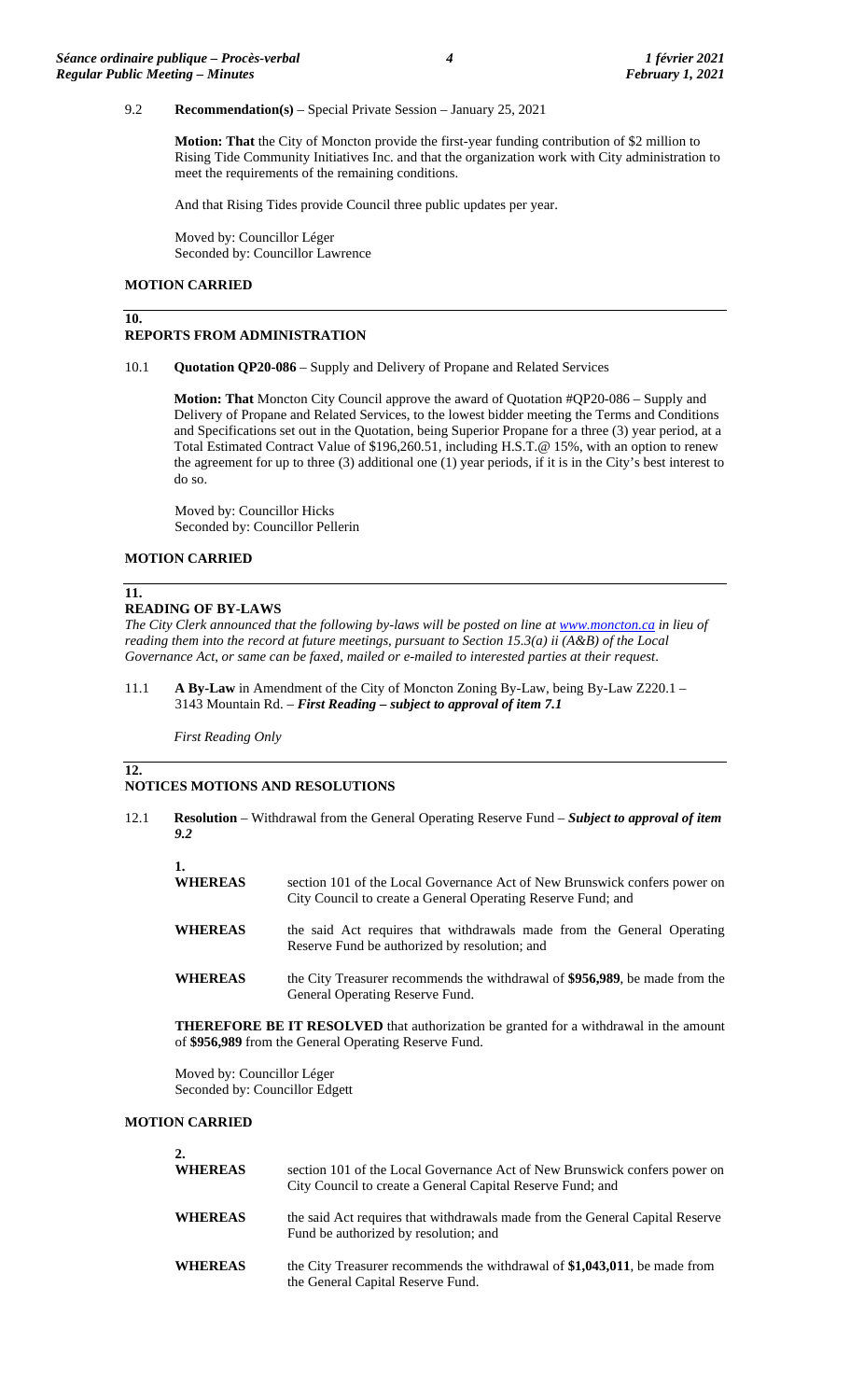**THEREFORE BE IT RESOLVED** that authorization be granted for a withdrawal in the amount of **\$1,043,011** from the General Capital Reserve Fund.

Moved by: Councillor Léger Seconded by: Councillor Lawrence

# **MOTION CARRIED**

# **13.**

# **APPOINTMENTS TO COMMITTEES**

*The Mayor and City Manager recognized the service to the City of Moncton provided by Bruce Tait. Mr. Tait will retire as of February 16, 2021 following 32 years of services.*

### **14. ADJOURNMENT**

**Motion: That** the meeting **be adjourned**.

Moved by: Councillor Boudreau

**MOTION CARRIED**

................................................................ Dawn Arnold MAYOR

………………………………………………. Barbara A. Quigley CITY CLERK & DIRECTOR OF LEGISLATIVE SUPPORT

/6:00 p.m.

/smm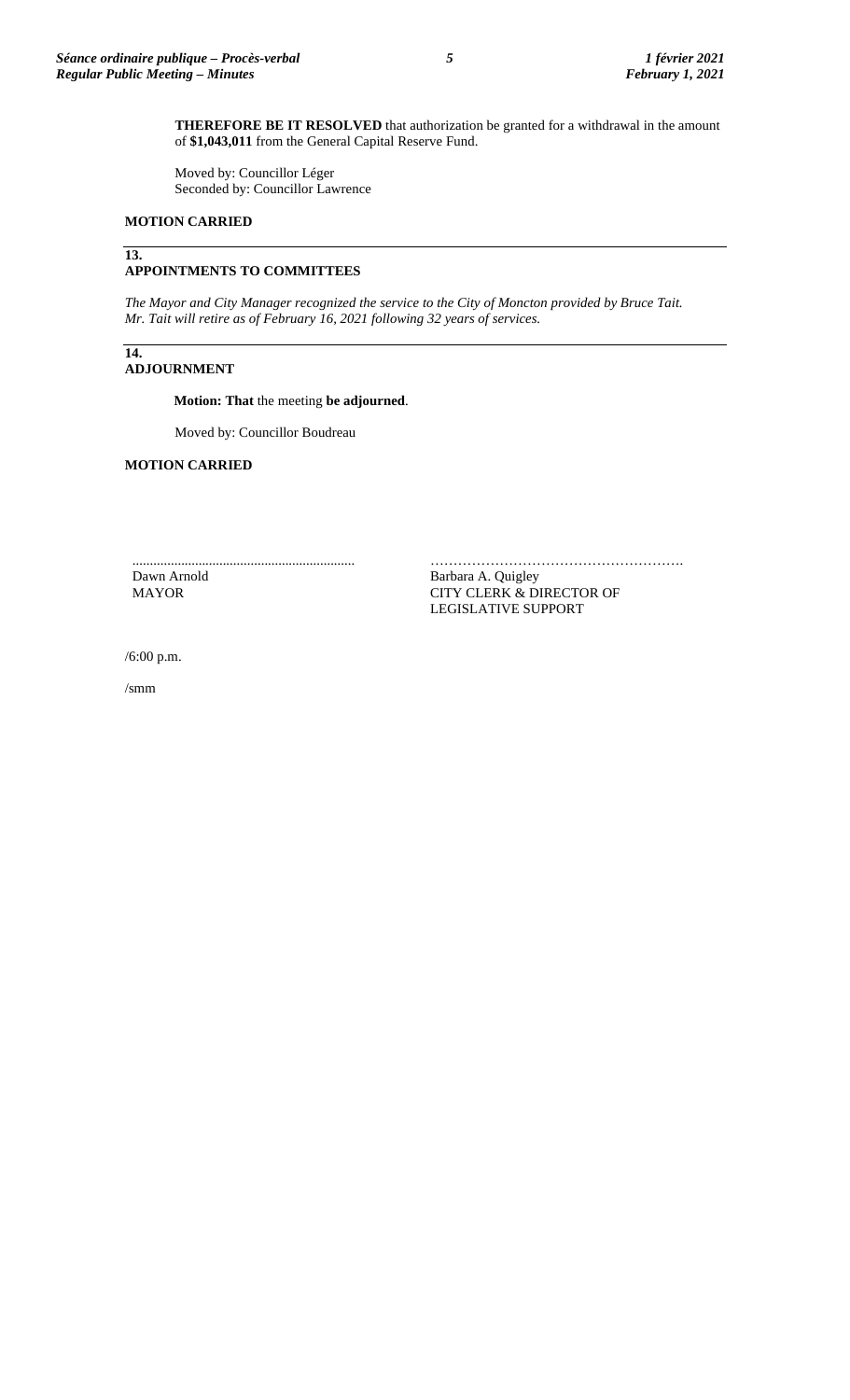*Séance ordinaire publique – Procès -verbal Regular Public Meeting – Minutes February 1, 2021*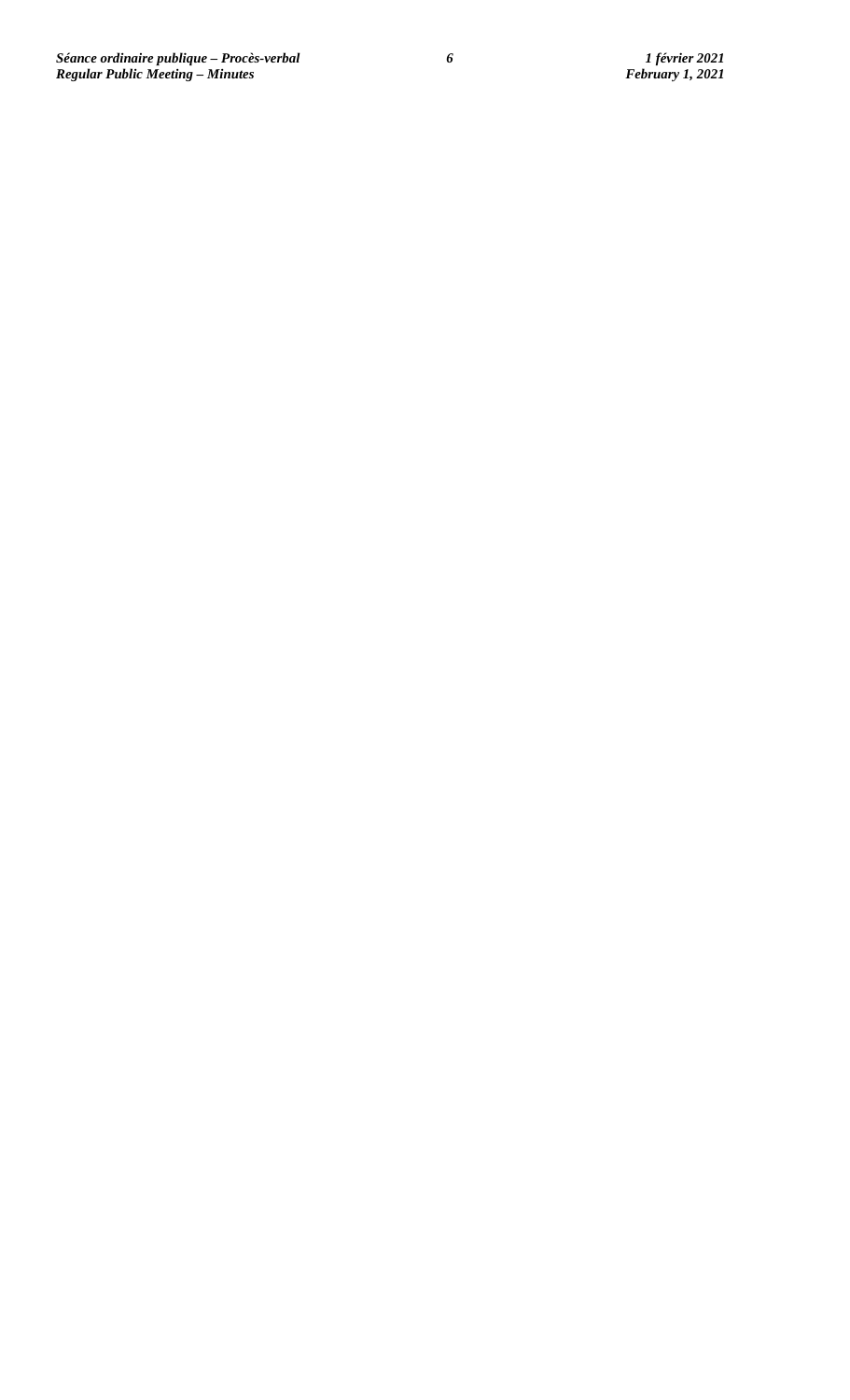*Séance ordinaire publique – Procès -verbal Regular Public Meeting – Minutes February 1, 2021*